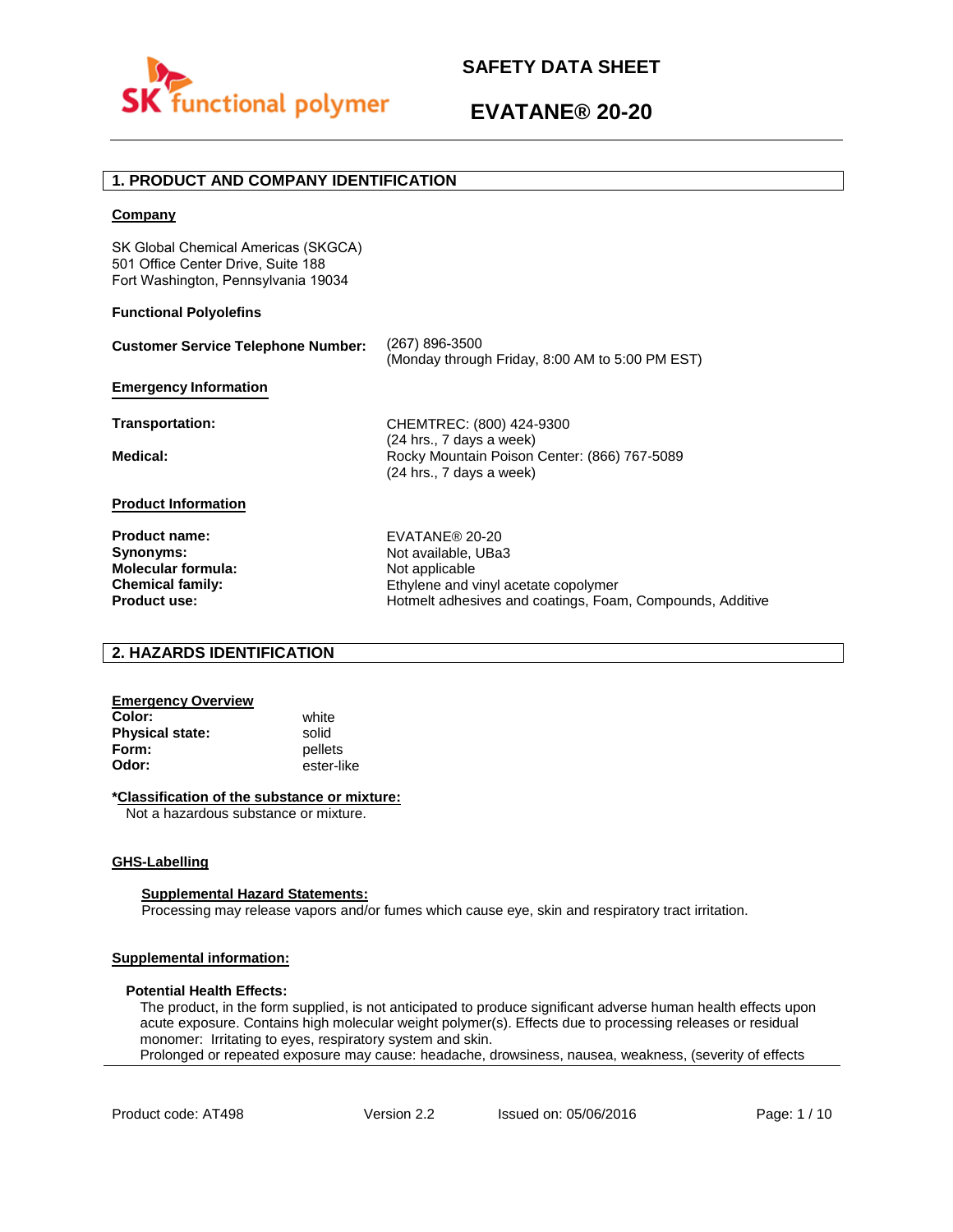

depends on extent of exposure).

## **Other:**

Handle in accordance with good industrial hygiene and safety practice. (pellets/granules) This product may release fume and/or vapor of variable composition depending on processing time and temperature. Hazardous decomposition products may include confirmed or suspected carcinogens.

# **3. COMPOSITION/INFORMATION ON INGREDIENTS**

| <b>Chemical Name</b>                              | CAS-No.    | Wt/Wt      | <b>GHS Classification**</b>     |
|---------------------------------------------------|------------|------------|---------------------------------|
| Acetic acid ethenyl ester, polymer with<br>ethene | 24937-78-8 | 99<br>$\%$ | Not classified                  |
| Acetic acid ethenyl ester                         | 108-05-4   | < 0.2 %    | H332, H335, H225, H351,<br>H411 |

\*\*For the full text of the H-Statements mentioned in this Section, see Section 16.

# **4. FIRST AID MEASURES**

# **4.1. Description of necessary first-aid measures:**

### **Inhalation:**

If inhaled, remove victim to fresh air.

### **Skin:**

In case of contact, immediately flush skin with plenty of water. If molten polymer gets on the skin, cool rapidly with cold water. Do not peel solidified product off the skin. Obtain medical treatment for thermal burns. Remove material from clothing. Wash clothing before reuse. Thoroughly clean shoes before reuse.

# **Eyes:**

Immediately flush eye(s) with plenty of water. Obtain medical treatment for thermal burns.

### **Ingestion:**

If swallowed, DO NOT induce vomiting. Get medical attention. Never give anything by mouth to an unconscious person.

# **4.2. Most important symptoms/effects, acute and delayed:**

For most important symptoms and effects (acute and delayed), see Section 2 (Hazard Statements and Supplemental Information) and Section 11 (Toxicology Information) of this SDS.

# **4.3. Indication of immediate medical attention and special treatment needed, if necessary:**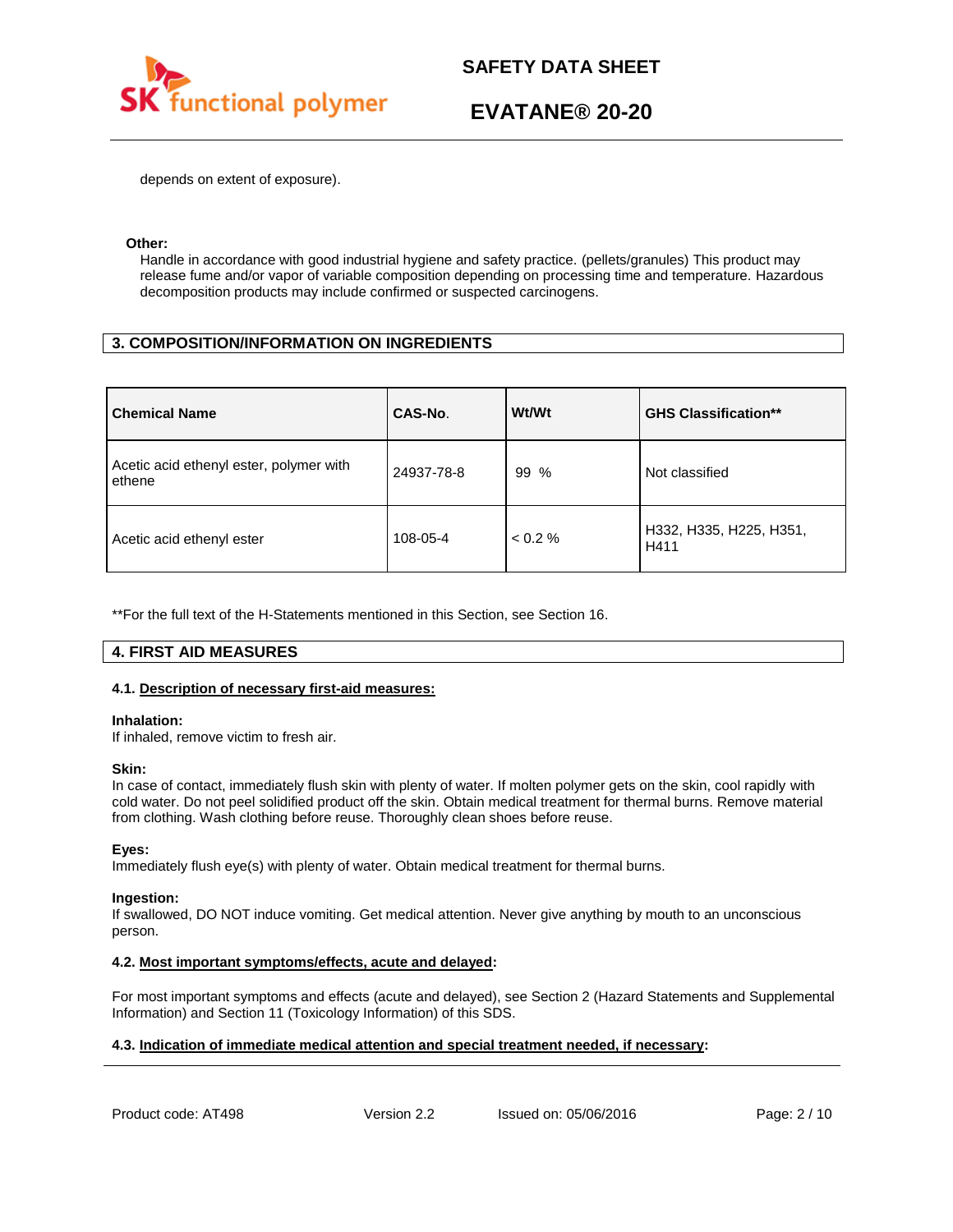

Unless otherwise noted in Notes to Physician, no specific treatment noted; treat symptomatically.

# **5. FIREFIGHTING MEASURES**

### **Extinguishing media (suitable):**

Water spray, Carbon dioxide (CO2), Foam

### **Protective equipment:**

Fire fighters and others who may be exposed to products of combustion should wear full fire fighting turn out gear (full Bunker Gear) and self-contained breathing apparatus (pressure demand / NIOSH approved or equivalent).

## **Further firefighting advice:**

Fire fighting equipment should be thoroughly decontaminated after use.

### **Fire and explosion hazards:**

When burned, the following hazardous products of combustion can occur: Carbon oxides Hazardous organic compounds Acetic acid

# **6. ACCIDENTAL RELEASE MEASURES**

## **Personal precautions, Emergency procedures, Methods and materials for containment/clean-up:**

Prevent further leakage or spillage if you can do so without risk. Ventilate the area. Sweep up and shovel into suitable properly labeled containers for prompt disposal. Possible fall hazard – floor may become slippery from leakage/spillage of product. Avoid dispersal of spilled material and runoff and contact with soil, waterways, drains and sewers. Consult a regulatory specialist to determine appropriate state or local reporting requirements, for assistance in waste characterization and/or hazardous waste disposal and other requirements listed in pertinent environmental permits.

# **Protective equipment:**

Appropriate personal protective equipment is set forth in Section 8.

# **7. HANDLING AND STORAGE**

## **Handling**

#### **General information on handling:**

Avoid breathing dust.

Avoid breathing processing fumes or vapors.

Handle in accordance with good industrial hygiene and safety practices. These practices include avoiding unnecessary exposure and removal of material from eyes, skin, and clothing.

## **Storage**

### **General information on storage conditions:**

Keep in a dry, cool place. Store away from moisture and heat to maintain the technical properties of the product. Store in closed containers, in a secure area to prevent container damage and subsequent spillage.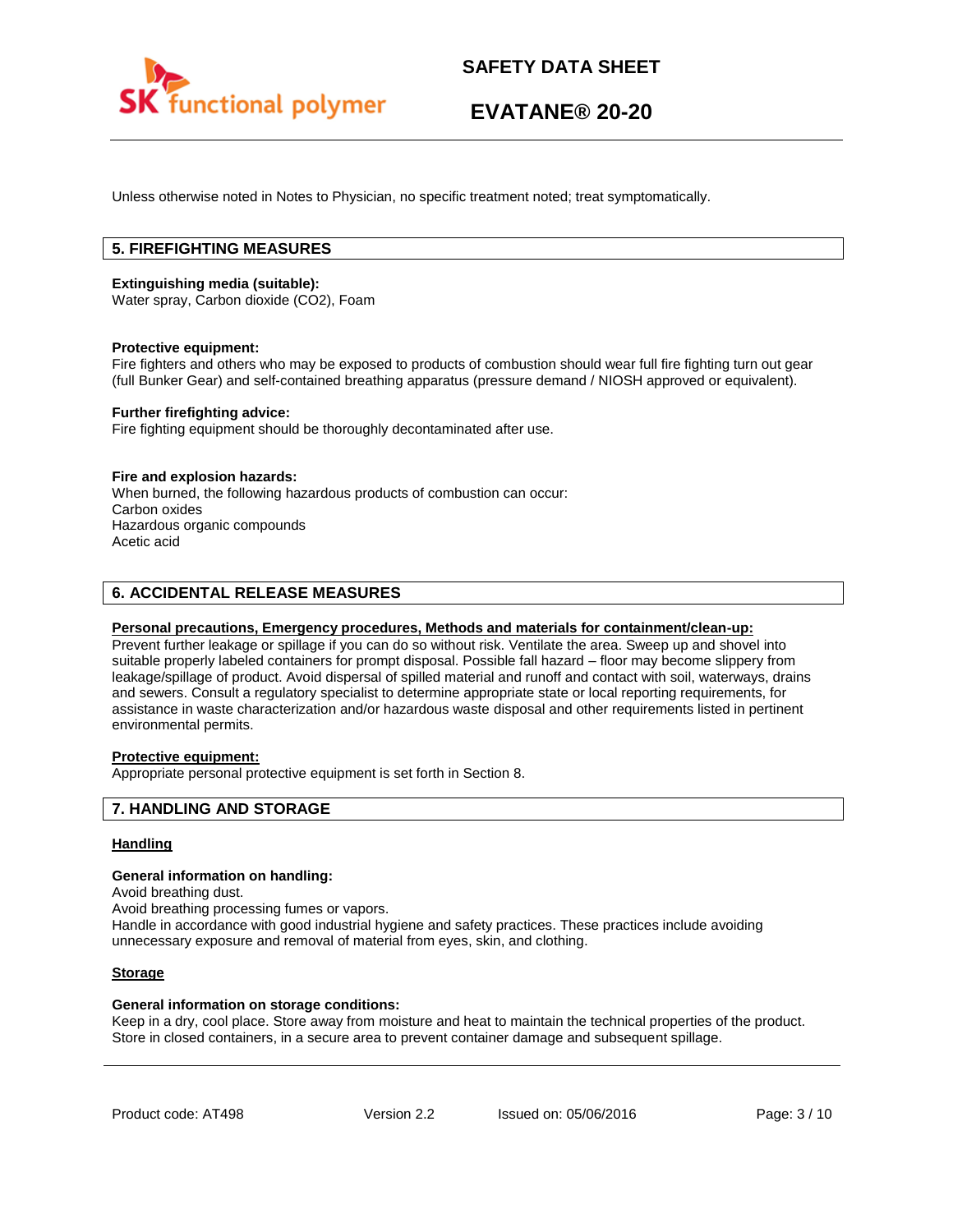

# **EVATANE® 20-20**

# **Storage stability – Remarks:**

Stable under recommended storage conditions.

#### **Storage incompatibility – General:**  None known.

# **8. EXPOSURE CONTROLS/PERSONAL PROTECTION**

# **Airborne Exposure Guidelines:**

## **Acetic acid ethenyl ester (108-05-4)**

US. ACGIH Threshold Limit Values

| Time weighted average             | 10 ppm |
|-----------------------------------|--------|
| Short Term Exposure Limit (STEL): | 15 ppm |

Only those components with exposure limits are printed in this section. Limits with skin contact designation above have skin contact effect. Air sampling alone is insufficient to accurately quantitate exposure. Measures to prevent significant cutaneous absorption may be required. Limits with a sensitizer designation above mean that exposure to this material may cause allergic reactions.

### **Engineering controls:**

Investigate engineering techniques to reduce exposures below airborne exposure limits or to otherwise reduce exposures. Provide ventilation if necessary to minimize exposures or to control exposure levels to below airborne exposure limits (if applicable see above).If practical, use local mechanical exhaust ventilation at sources of air contamination such as open process equipment.

### **Respiratory protection:**

Avoid breathing dust. Avoid breathing processing fumes or vapors. Where airborne exposure is likely or airborne exposure limits are exceeded (if applicable, see above), use NIOSH approved respiratory protection equipment appropriate to the material and/or its components and substances released during processing. Consult respirator manufacturer to determine appropriate type equipment for a given application. Observe respirator use limitations specified by NIOSH or the manufacturer. For emergency and other conditions where there may be a potential for significant exposure or where exposure limit may be significantly exceeded, use an approved full face positive-pressure, self-contained breathing apparatus or positive-pressure airline with auxiliary self-contained air supply. Respiratory protection programs must comply with 29 CFR § 1910.134.

### **Skin protection:**

Processing of this product releases vapors or fumes which may cause skin irritation. Minimize skin contamination by following good industrial hygiene practice. Wearing protective gloves is recommended. Wash hands and contaminated skin thoroughly after contact with processing fumes or vapors. Wash thoroughly after handling.

### **Eye protection:**

Use good industrial practice to avoid eye contact. Processing of this product releases vapors or fumes which may cause eye irritation. Where eye contact may be likely, wear chemical goggles and have eye flushing equipment available.

# **9. PHYSICAL AND CHEMICAL PROPERTIES**

Product code: AT498 Version 2.2 Issued on: 05/06/2016 Page: 4/10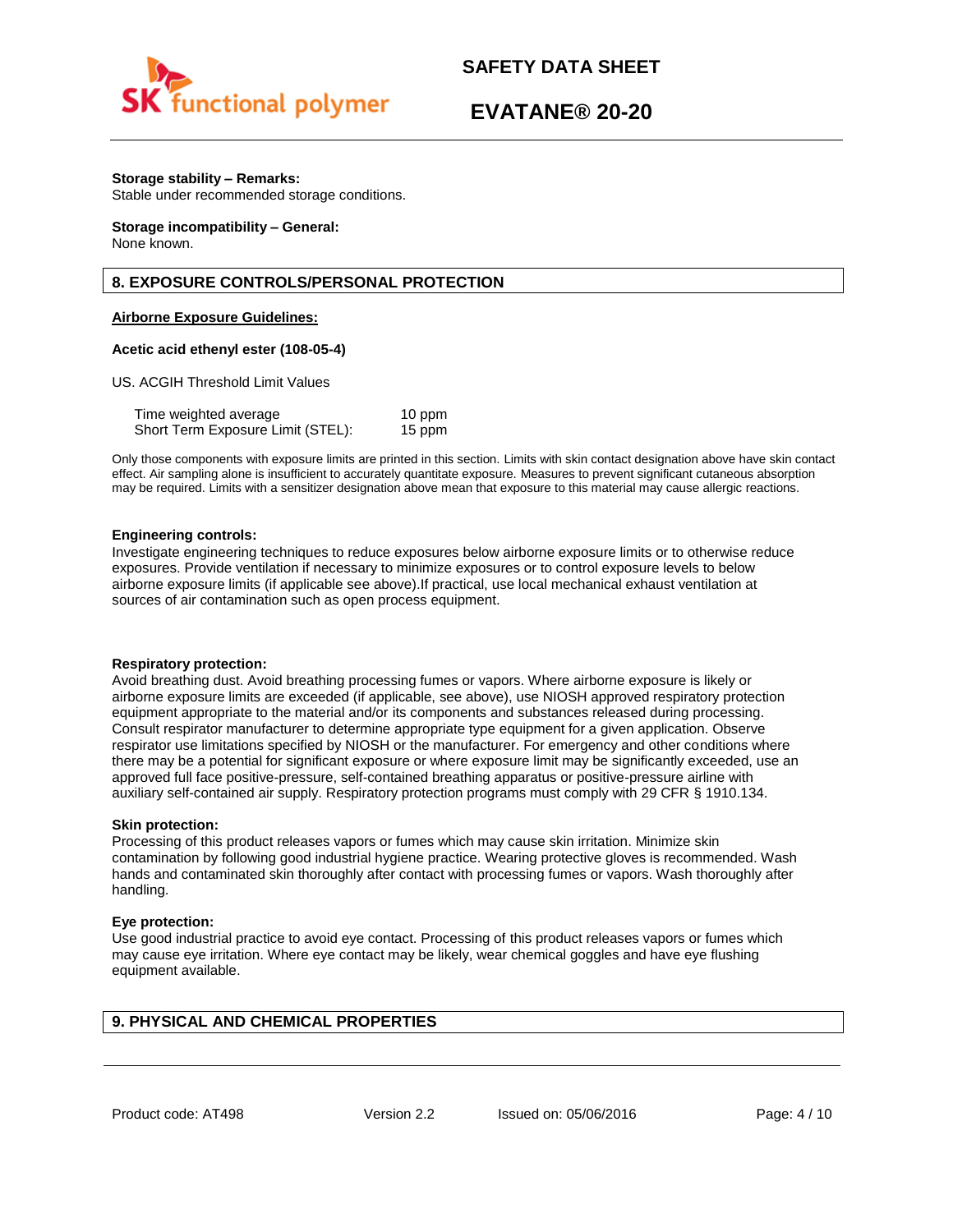

| Color:                                                           | white                                                   |
|------------------------------------------------------------------|---------------------------------------------------------|
| <b>Physical state:</b>                                           | solid                                                   |
| Form:                                                            | pellets                                                 |
| Odor:                                                            | ester-like                                              |
| <b>Odor threshold:</b>                                           | No data available                                       |
| <b>Flash point</b>                                               | Not applicable                                          |
| <b>Auto-ignition</b><br>temperature:                             | No data available                                       |
| Lower flammable limit<br>$(LFL)$ :                               | No data available                                       |
| <b>Upper flammable limit</b><br>(UEL):                           | No data available                                       |
| pH:                                                              | Not applicable                                          |
| Density:                                                         | 0.95 g/cm3                                              |
| Vapor pressure:                                                  | Not applicable                                          |
| Vapor density:                                                   | Not applicable                                          |
| <b>Boiling point/boiling</b><br>range:                           | No data available                                       |
| <b>Melting point/range:</b>                                      | 181 °F (83 °C)                                          |
| Freezing point:                                                  | No data available                                       |
| <b>Evaporation rate:</b>                                         | No data available                                       |
| Solubility in water:                                             | 68 °F (20 °C) insoluble (on the basis of its structure) |
| Solubility in other<br>solvents: [qualitative and<br>quantative] | 77 °F (25 °C) Soluble in: Carbon tetrachloride          |
| Viscosity, dynamic:                                              | No data available                                       |
| <b>Oil/water partition</b><br>coefficient:                       | No data available                                       |
| <b>Thermal decomposition</b>                                     | approx. 500 °F (260 °C)                                 |
| <b>Flammability:</b>                                             | See GHS Classification in Section 2                     |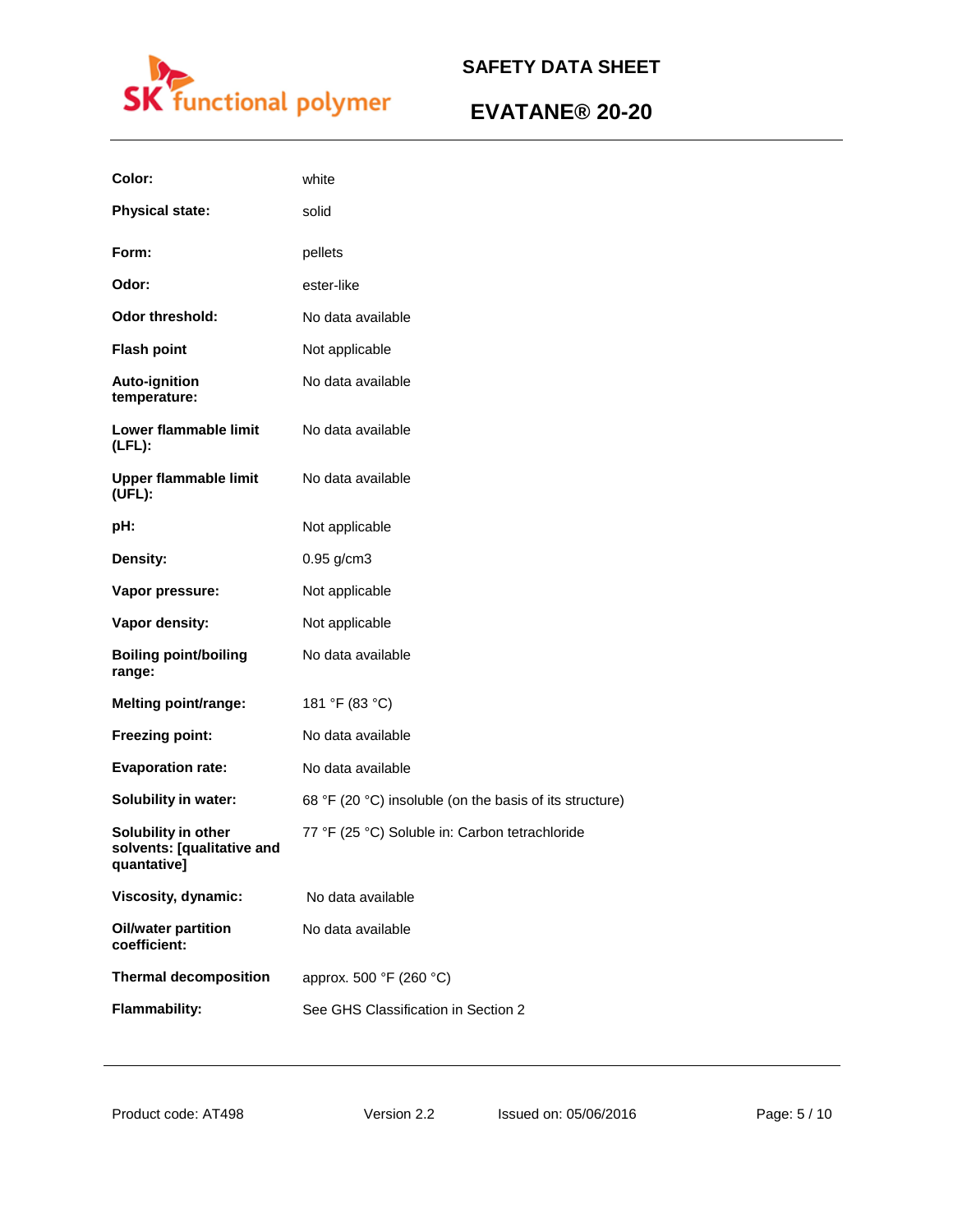

# **EVATANE® 20-20**

# **10. STABILITY AND REACTIVITY**

### **Stability:**

The product is stable under normal handling and storage conditions.

### **Hazardous reactions:**

Hazardous polymerisation does not occur.

# **Materials to avoid:**

None known.

### **Conditions / hazards to avoid:**

Avoid storing in moist and warm conditions. (to maintain the technical properties of the product). See Hazardous Decomposition Products below.

### **Hazardous decomposition products:**

Thermal decomposition giving toxic, flammable, and / or corrosive products: Carbon oxides Acetic acid Hazardous organic compounds

# **11. TOXICOLOGICAL INFORMATION**

Data on this material and/or its components are summarized below.

### **Data for Acetic acid ethenyl ester, polymer with ethene (24937-78-8)**

### **Acute toxicity**

**Oral:**

May be harmful if swallowed. (rat) LD50 > 2,500 mg/kg.

# **Other information**

The information presented is from representative materials with this Chemical Abstract Service (CAS) Registry number. The results vary depending on the size and composition of the test substance.

### **Data for Acetic acid ethenyl ester (108-05-4)**

# **Carcinogenicity**

Long term inhalation administration to rat / affected organ(s): lung, upper respiratory tract / signs: Increased incidence of tumors was reported.

Long term drinking water administration to rat and mouse / affected organ(s): Gastro-intestinal tract / signs: Increased incidence of tumors was reported. Classified by the International Agency for Research on Cancer as: Group 2B: Possibly carcinogenic to humans.

# **Genotoxicity**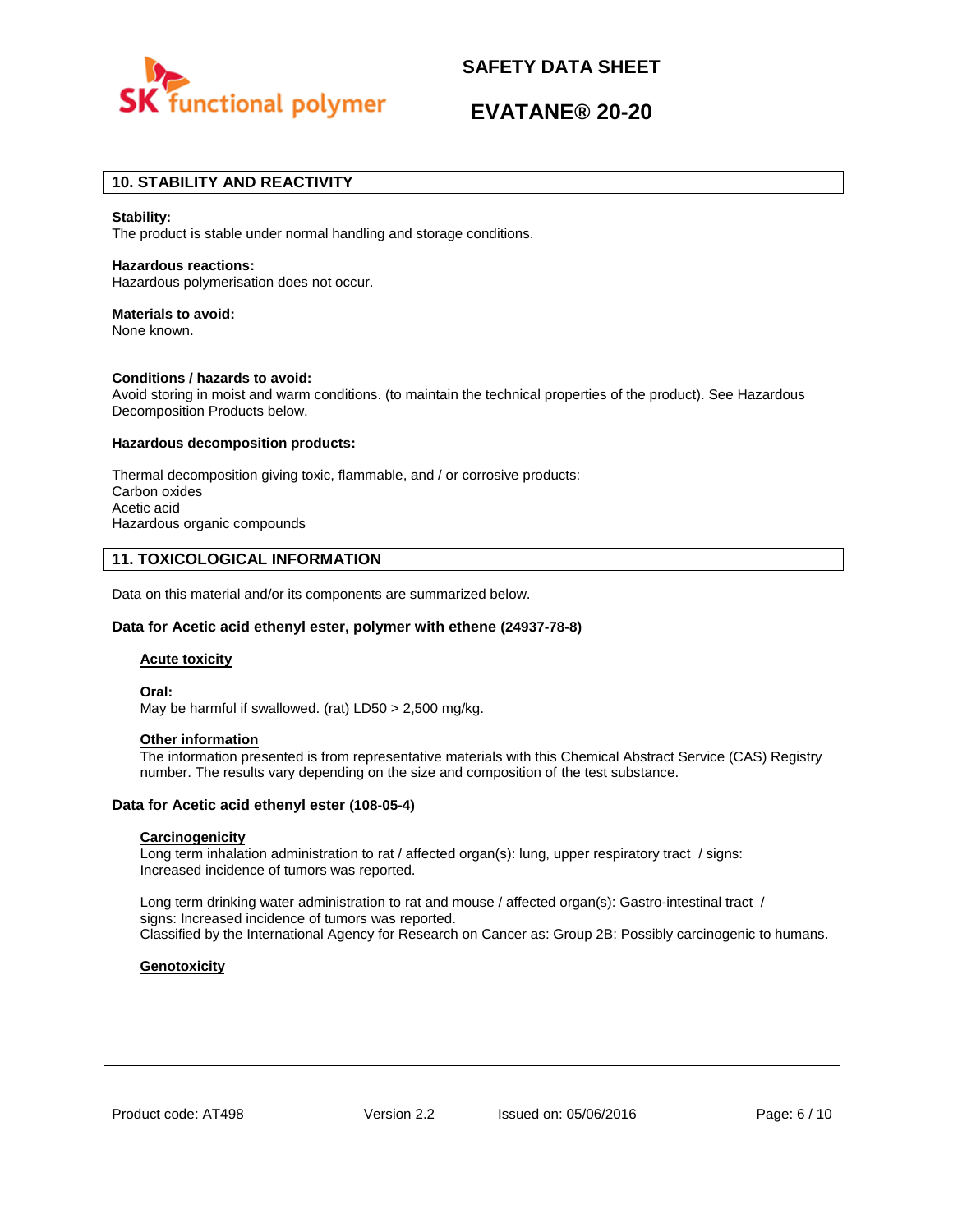

# **EVATANE® 20-20**

## **Assessment in Vitro:**

Both positive and negative responses for genetic changes were observed in laboratory tests using: animal cells

No genetic changes were observed in laboratory tests using: bacteria

# **Genotoxicity**

### **Assessment in Vivo:**

Both positive and negative responses for genetic changes were observed in laboratory tests using: rats, mice

## **Human experience**

### **Inhalation:**

Upper respiratory tract: irritation. (based on reports of occupational exposure to workers) (extent of injury depends on severity of exposure)

Eyes: irritation. (based on reports of occupational exposure to workers) (extent of injury depends on severity of exposure)

# **12. ECOLOGICAL INFORMATION**

# **Chemical Fate and Pathway**

No data are available.

## **Ecotoxicology**

No data are available.

# **13. DISPOSAL CONSIDERATIONS**

### **Waste disposal:**

Where possible recycling is preferred to disposal or incineration. If recycling is not an option, incinerate or dispose of in accordance with federal, state, and local regulations. Pigmented, filled and/or solvent laden product may require special disposal practices in accordance with federal, state and local regulations. Consult a regulatory specialist to determine appropriate state or local reporting requirements, for assistance in waste characterization and/or hazardous waste disposal and other requirements listed in pertinent environmental permits. Note: Chemical additions to, processing of, or otherwise altering this material may make this waste management information incomplete, inaccurate, or otherwise inappropriate. Furthermore, state and local waste disposal requirements may be more restrictive or otherwise different from federal laws and regulations.

# **14. TRANSPORT INFORMATION**

**US Department of Transportation (DOT):** not regulated

**International Maritime Dangerous Goods Code (IMDG):** not regulated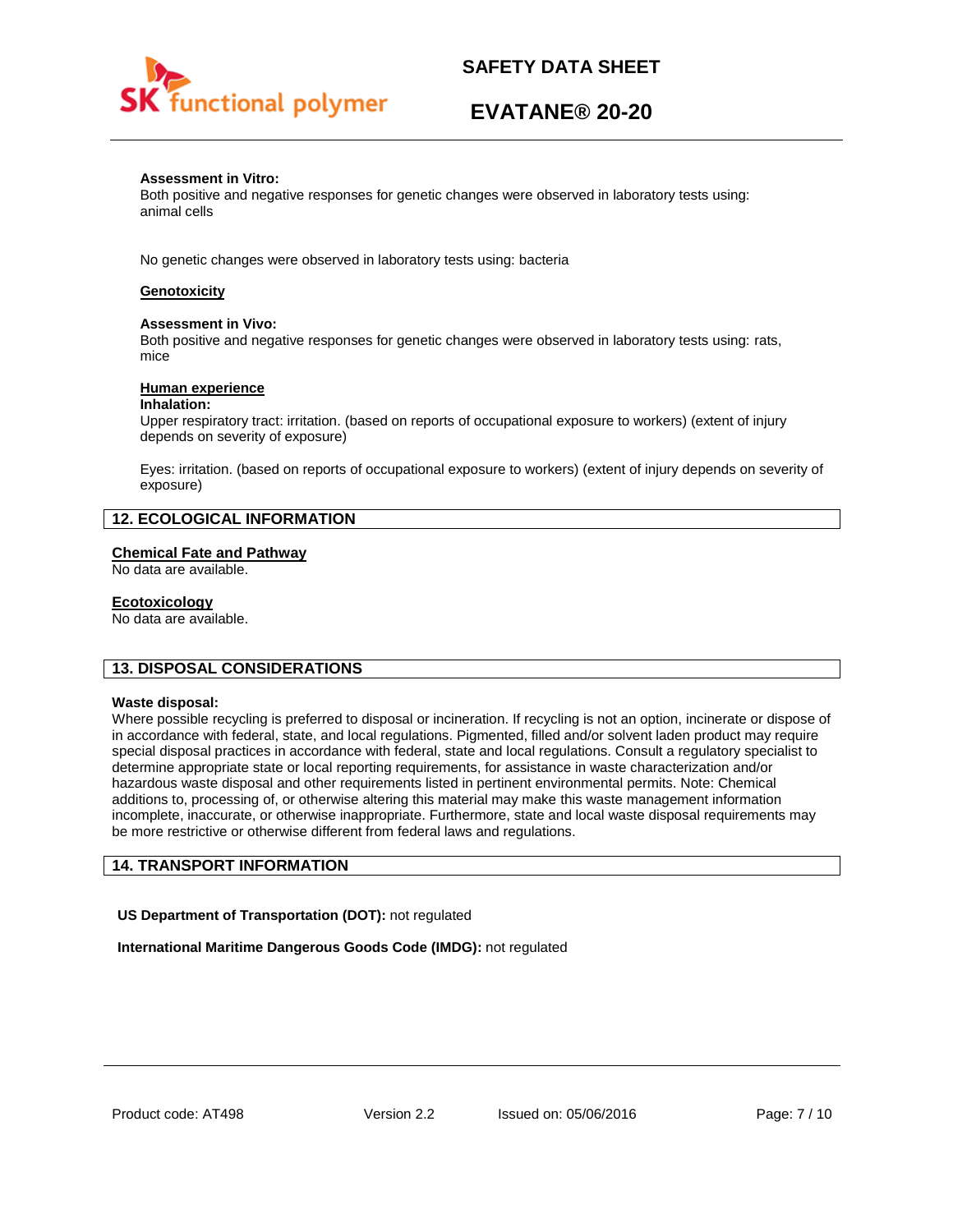

# **EVATANE® 20-20**

# **15. REGULATORY INFORMATION**

| <b>EINECS</b> | Conforms to                                                      |
|---------------|------------------------------------------------------------------|
| TSCA          | The components of this product are all on<br>the TSCA Inventory. |
| <b>DSL</b>    | All components of this product are on the<br>Canadian DSL        |
| IECSC (CN)    | Conforms to                                                      |
| ENCS (JP)     | Conforms to                                                      |
| ISHL (JP)     | Conforms to                                                      |
| KECI (KR)     | Conforms to                                                      |
| PICCS (PH)    | Conforms to                                                      |
| <b>AICS</b>   | Conforms to                                                      |
|               |                                                                  |

# **United States – Federal Regulations**

# **SARA Title III – Section 302 Extremely Hazardous Chemicals:**

| Chemical name             | CAS-No.  | SARA       | SARA       |
|---------------------------|----------|------------|------------|
|                           |          | Reportable | Threshold  |
|                           |          | Quantities | Planning   |
|                           |          |            | Quantity   |
| Acetic acid ethenyl ester | 108-05-4 | 5000 lbs   | $1000$ lbs |

### **SARA Title III - Section 311/312 Hazard Categories:**  No SARA Hazards

# **SARA Title III – Section 313 Toxic Chemicals:**

The following components are subject to reporting levels established by SARA Title III, Section 313:

| Chemical name             | CAS-No.  | De minimis<br>concentration | Reportable threshold:                                                                                           |
|---------------------------|----------|-----------------------------|-----------------------------------------------------------------------------------------------------------------|
| Acetic acid ethenyl ester | 108-05-4 | $0.1 \%$                    | 10000 lbs (Otherwise used<br>(non-<br>manufacturing/processing))<br>25000 lbs (Manufacturing<br>and processing) |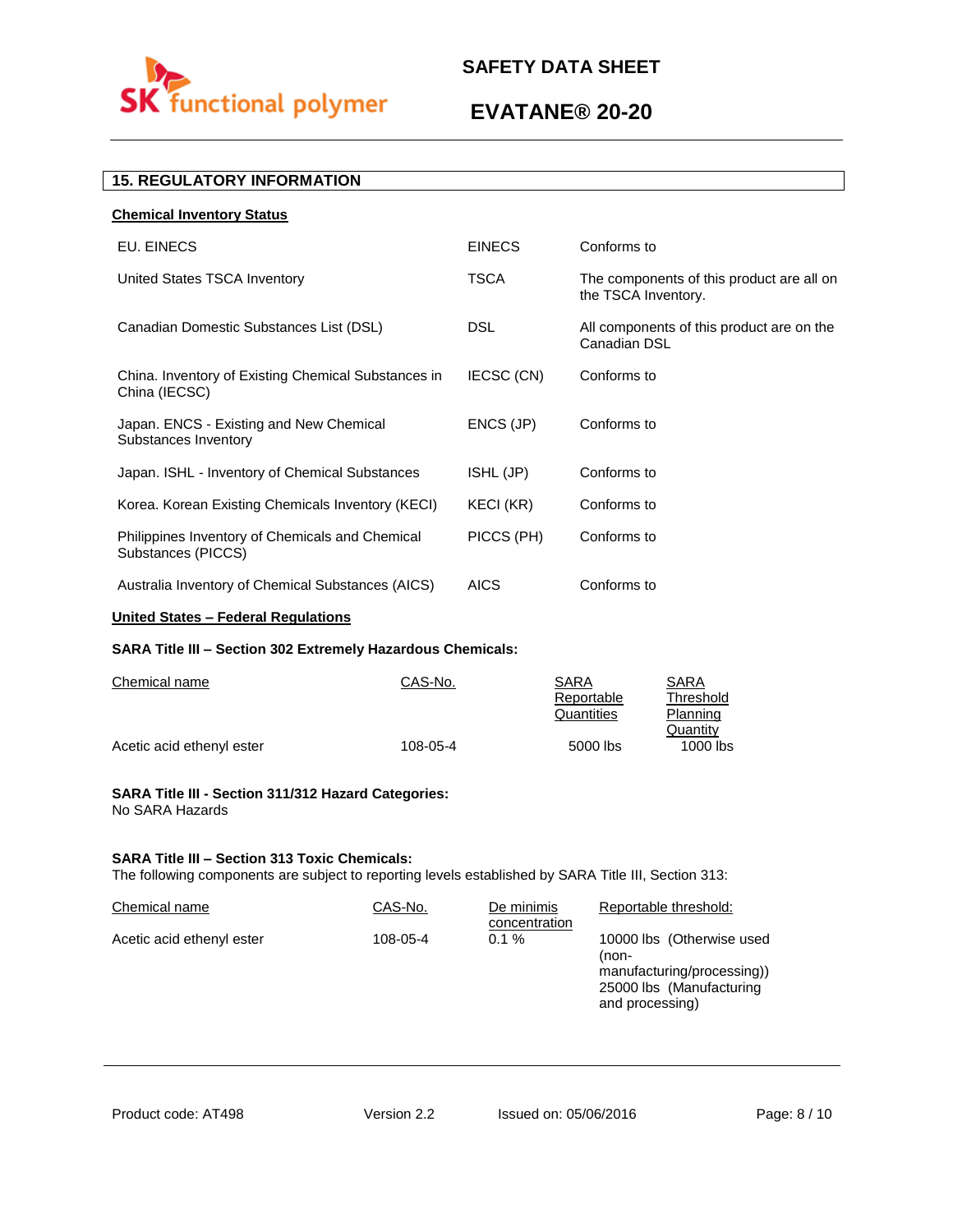

# **EVATANE® 20-20**

**Comprehensive Environmental Response, Compensation, and Liability Act (CERCLA) - Reportable Quantity (RQ):**

Chemical name CAS-No. Reportable quantity Acetic acid ethenyl ester 108-05-4 5000 lbs

# **United States – State Regulations**

## **New Jersey Right to Know**

No components are subject to the New Jersey Right to Know Act.

## **Pennsylvania Right to Know**

Chemical name Chemical name CAS-No. Acetic acid ethenyl ester, polymer with ethene 24937-78-8

**California Prop. 65**

This product does not contain any chemicals known to the State of California to cause cancer, birth defects, or any other reproductive defects.

# **16. OTHER INFORMATION**

### **Full text of H-Statements referred to under sections 2 and 3.**

- H225 Highly flammable liquid and vapour.
- H332 Harmful if inhaled.
- H335 May cause respiratory irritation.
- H351 Suspected of causing cancer.
- H411 Toxic to aquatic life with long lasting effects.

### **Latest Revision(s):**

| Revised Section(s): | Chapter 4 update |
|---------------------|------------------|
| Reference number:   | 000000027256     |
| Date of Revision:   | 05/06/2016       |
| Date Printed:       | 07/23/2016       |

The statements, technical information and recommendations contained herein are believed to be accurate as of the date hereof. Since the conditions and methods of use of the product and of the information referred to herein are beyond our control, SKGCA expressly disclaims any and all liability as to any results obtained or arising from any use of the product reliance on such information; NO WARRANT OF FIRNESS FOR ANY PARTICULAR PURPOSE, WARRANTY OF MERCHANTABILITY OR ANY OTHER WARRANTY, EXPRESSED OR IMPLIED IS MADE CONCERNING THE GOODS DESCIRBED OR THE INFORMATION PROVIDED HERIN. The information provided herein relates only to the specific product designated and may not be applicable when such product is used in combination with other materials or in any process. The user should thoroughly test any application before commercialization. Nothing contained herein constitutes a license to practice under any patent, it should not be construed as an inducement to infringe any patent, and the user is advised to take appropriate steps to be sure that any proposed use of the product will not result in patent infringement. See SDS for Health & Safety Considerations.

Product code: AT498 Version 2.2 Issued on: 05/06/2016 Page: 9/10